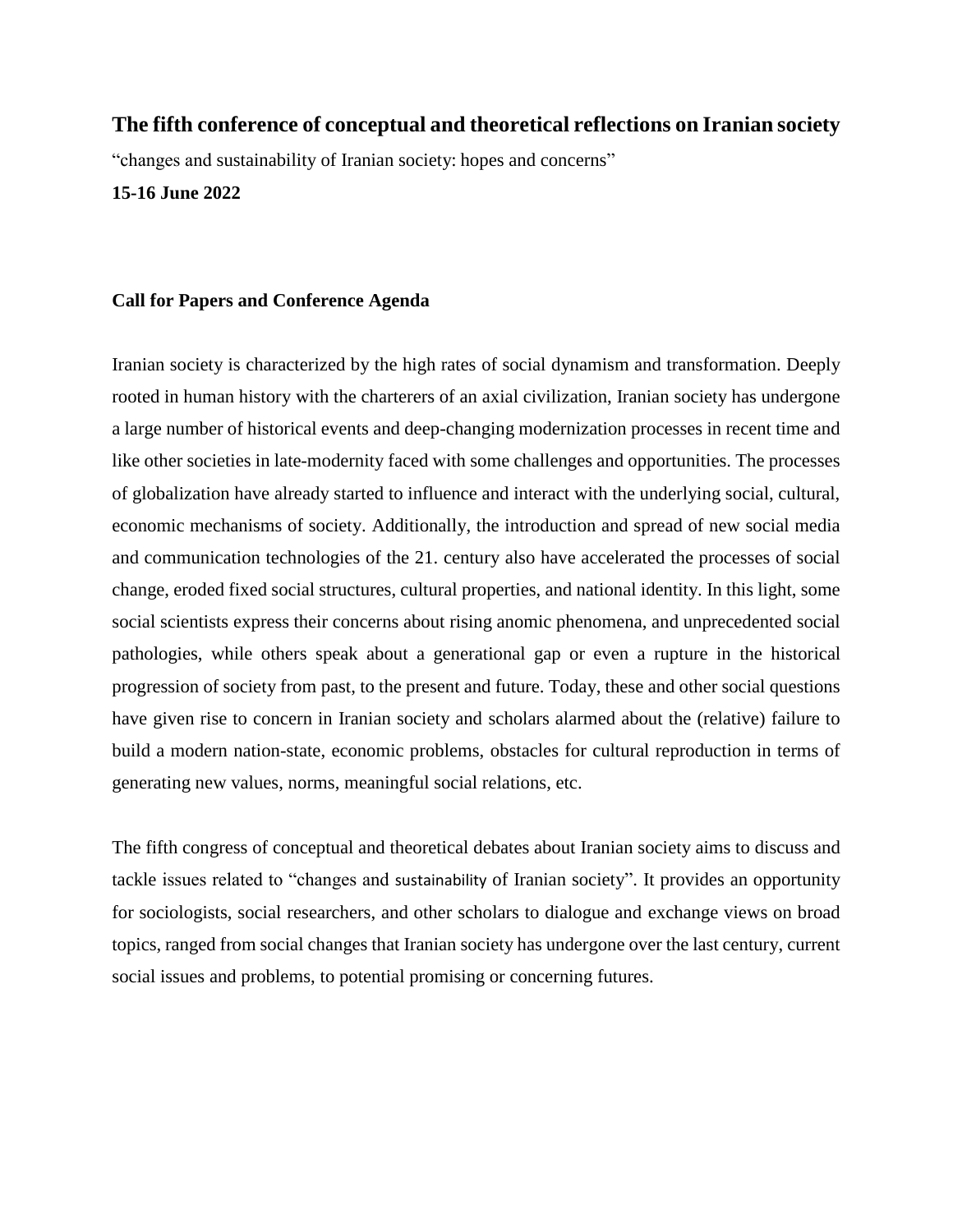# **Topic and Agendas**

We welcome submissions and original research contributions on several fields of study, panels, investigating questions such as (but not limited to) the following:

#### *1. Characteristics of Social Changes in recent era*

- $\triangleright$  Recognition and Classification of profound and definitive social changes with long-term effects in the modern history of Iran.
- $\triangleright$  Possibilities for the future of social changes: The direction of changes towards sustainability or unsustainability?

### *2. Identity in Iranian society*

- What components construct Iranian identity? What are the essential features of Iranian identity: historical and contemporary contexts?
- $\triangleright$  The characteristics and processes of social change in Iranian society and social and personal identity
- $\triangleright$  Globalization and the emergence of the new forms of personal and collective identities

# *3. Social sustainability of Iranian society*

 The main features of social sustainability of Iranian society: the social, cultural, and historical elements of social sustainability: Challenges and opportunity for the future of Iranian society

#### *4 Iran in a global context*

- $\triangleright$  The quality and assessment of the social resilience of Iranian society (social, cultural, economic, and epistemic infrastructures) in interaction with other societies, cultures, and identities.
- $\triangleright$  Iran in Middle East: the clash of civilization or international cooperation?
- $\triangleright$  The future(s) of Iranian society in the age of globalization: typologies, features, explanations, and possible (optimist/pessimist) scenarios.

### *5. Iran in the face of future: socio-political, socio-cultural, and socio-identical future scenarios*

- $\triangleright$  Iran between two definitions: Iran as a concrete social and territorial reality or as a historical and cultural entity.
- $\triangleright$  Key factors of survival of Iranian society in interplay with modernity: changes in these factors in modern times.